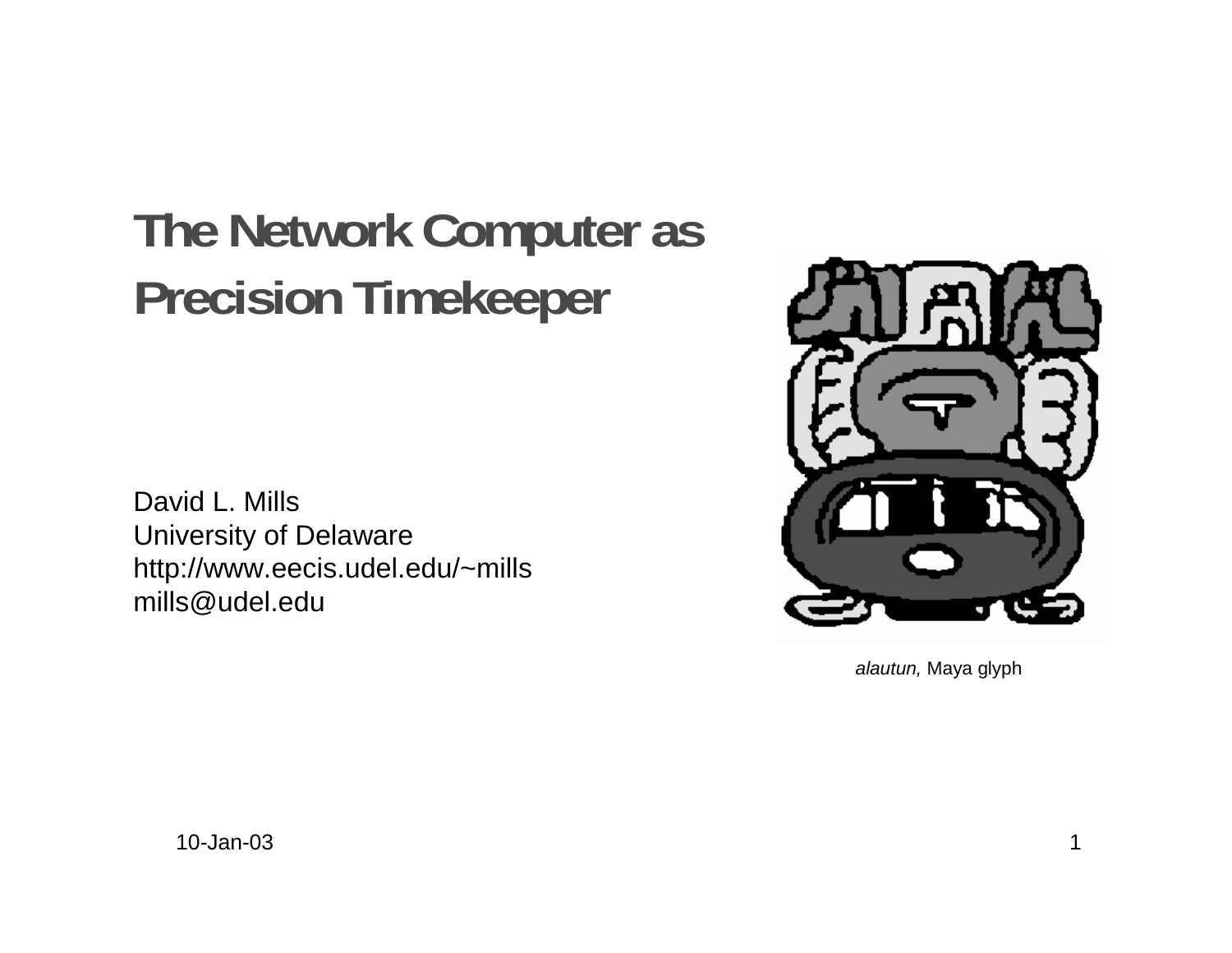# **Introduction**



- $\bullet$  Network Time Protocol (NTP) synchronizes clocks of hosts and routers in the Internet
- Provides submillisecond accuracy on LANs, low tens of milliseconds on WANs
- $\bullet$  Primary (stratum 1) servers synchronize to UTC via radio, satellite and modem; secondary (stratum 2, ...) servers and clients synchronize via hierarchical subnet
- Reliability assured by redundant servers and diverse network paths
- $\bullet$  Engineered algorithms used to reduce jitter, mitigate multiple sources and avoid improperly operating servers
- $\bullet$  Unix NTP daemon ported to almost every workstation and server platform available today - from PCs to Crays
- $\bullet$  Well over 100,000 NTP peers deployed in the Internet and its tributaries all over the world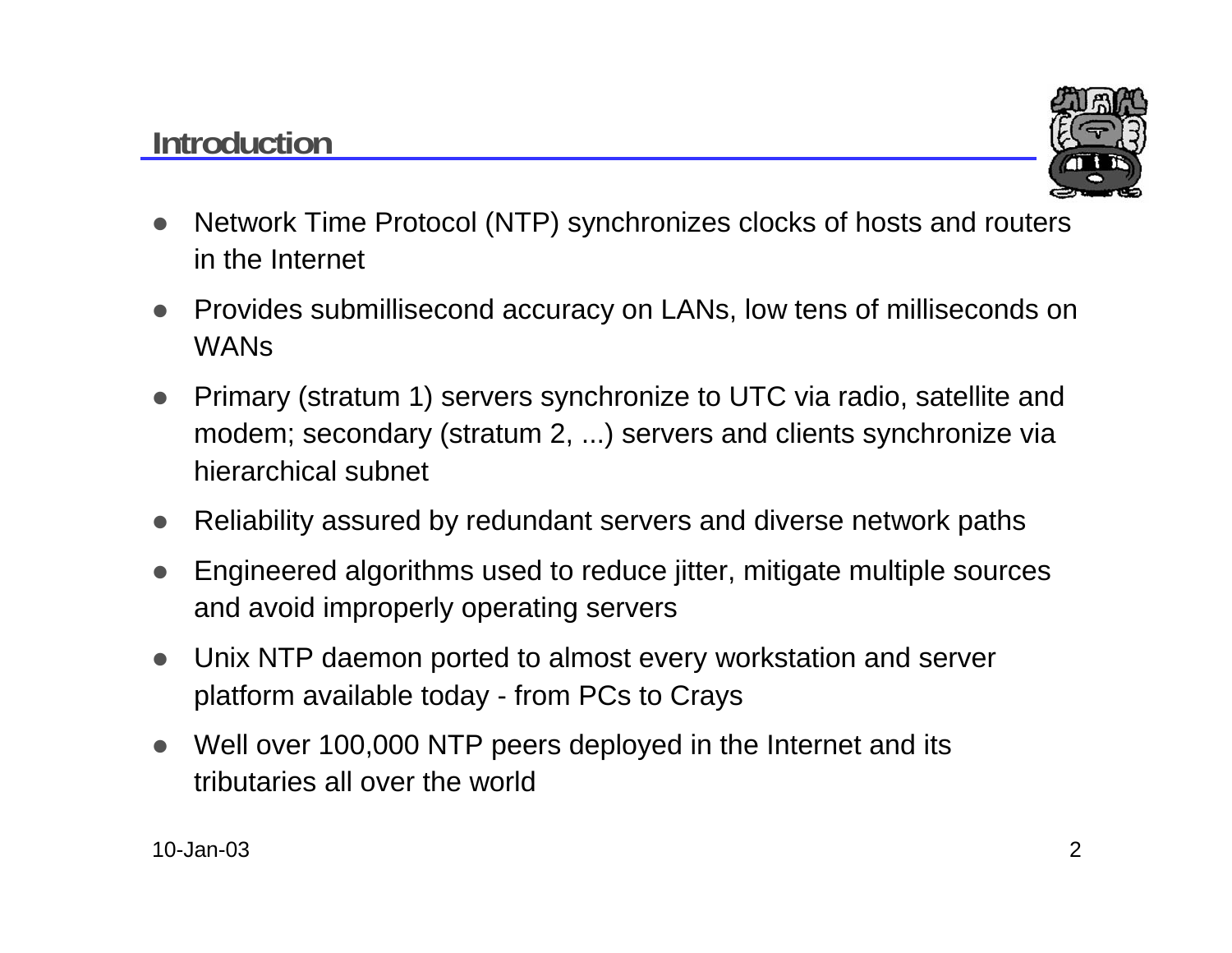

- $\bullet$ Multiple synchronization peers for redundancy and diversity
- $\bullet$ Data filters select best from a window of eight clock offset samples
- $\bullet$  Intersection and clustering algorithms pick best subset of peers and discard outlyers
- $\bullet$  Combining algorithm computes weighted average of offsets for best accuracy
- $\bullet$  Loop filter and local clock oscillator (LCO) implement hybrid phase/frequency-lock feedback loop to minimize jitter and wander

10-Jan-03 $3 \overline{\phantom{a}}$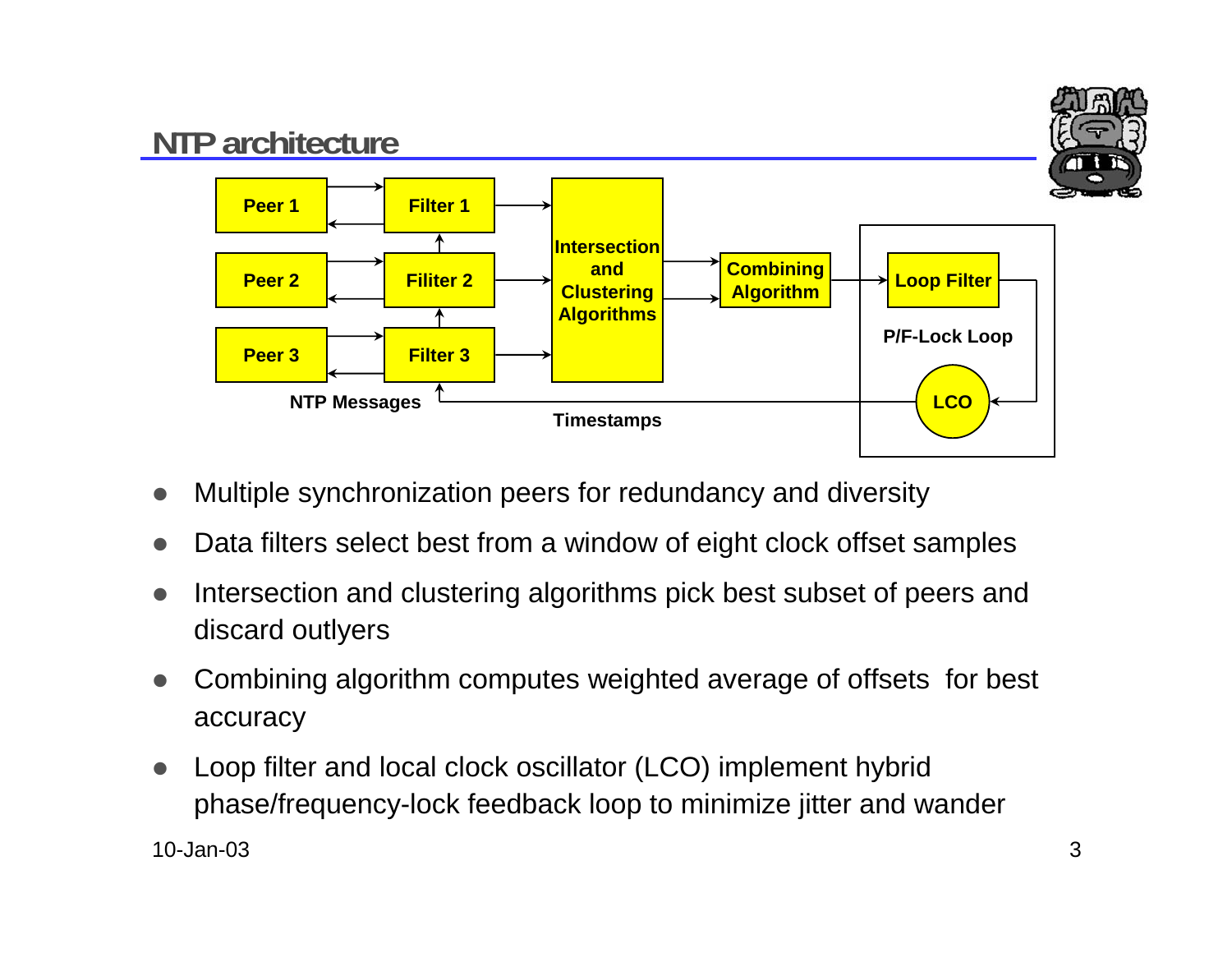

- $\bullet$ (a) Workstations use multicast mode with multiple department servers
- $\bullet$  (b) Department servers use client/server modes with multiple campus servers and symmetric modes with each other
- $\bullet$  (c) Campus servers use client/server modes with up to six different external primary servers and symmetric modes with each other and external secondary (buddy) servers

10-Jan-03 $\frac{3}{4}$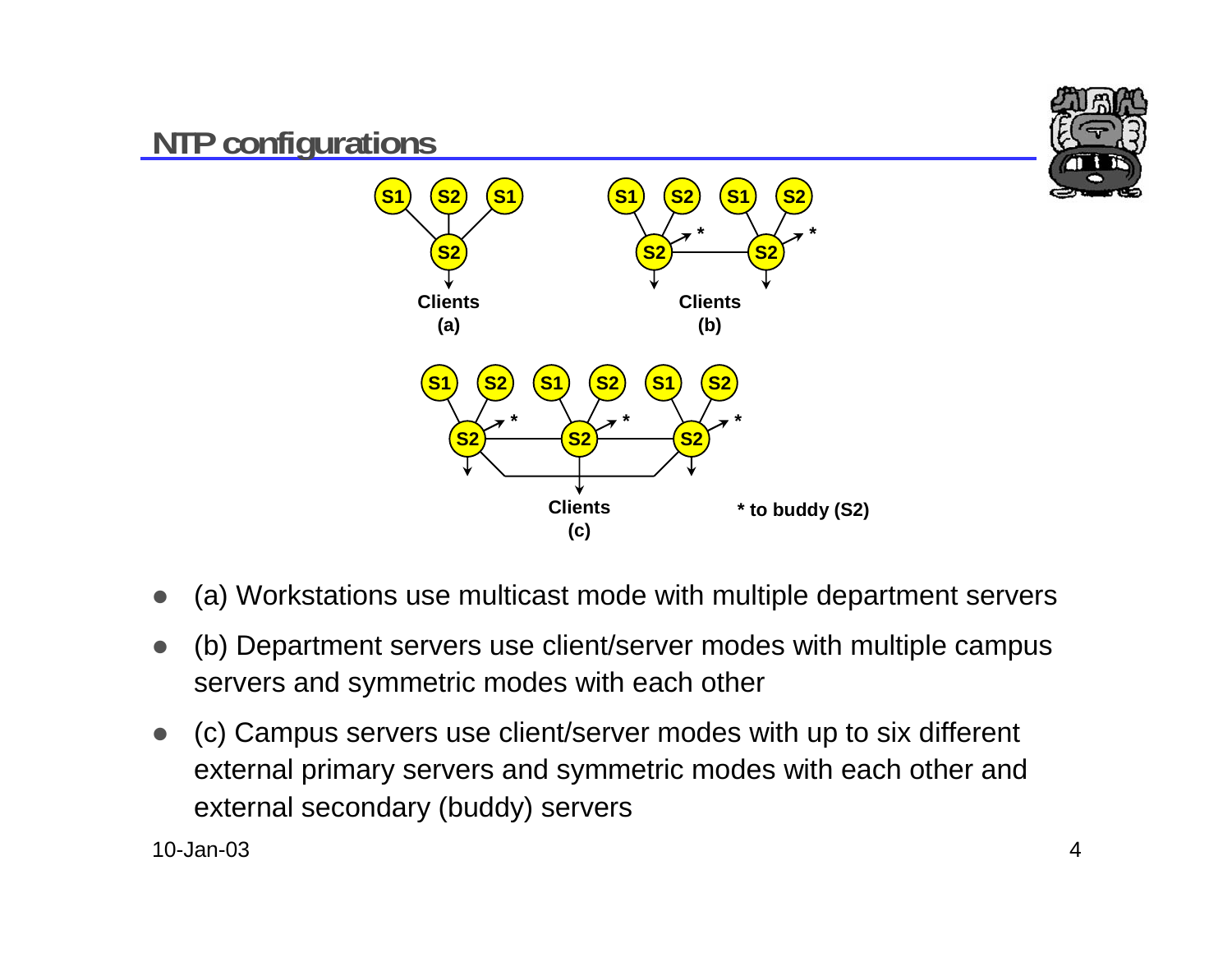

- $\bullet$  Type II, adaptive-parameter, hybrid phase/frequency-lock loop estimates LCO phase and frequency
- $\bullet$  $\bullet$  Phase signal  $V_q = \theta_r - \theta_o$  between NTP and local clock oscillator (LCO) computed from timestamps, then filtered to produce control signal  $V_c$
- $\bullet$  Auxilliary frequeny-lock loop disciplines LCO frequency y to pulse-persecond (PPS) signal, when available
- $\bullet$  Loop parameters automatically optimized for update intervals from 16 s to 16,384 s

10-Jan-03 $3$  5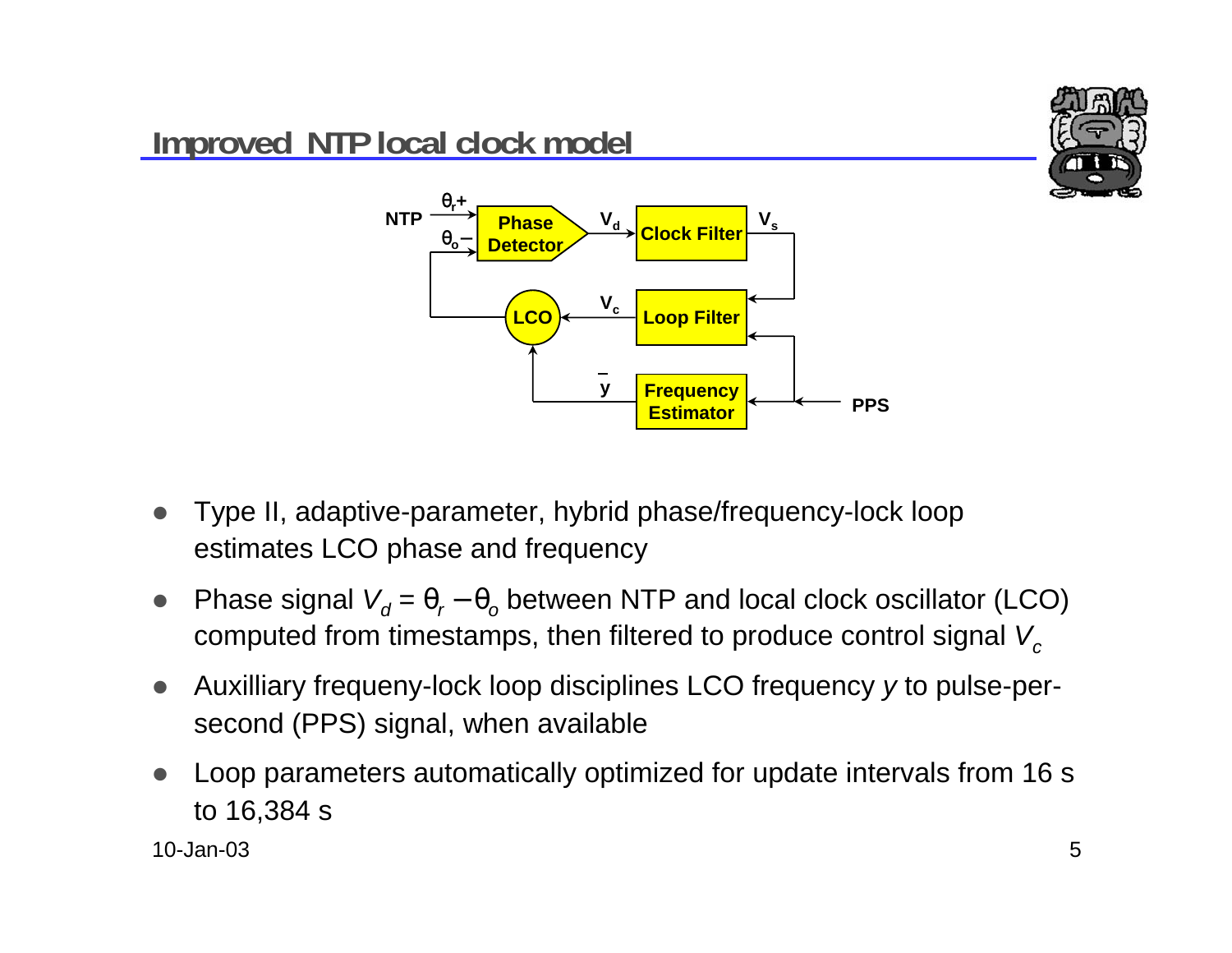

- $\bullet$  Allan deviation shows computer clock stability calculated from freerunning oscillator offsets measured over 11 days
	- Characteristic to the left shows white phase variations
	- Characteristic to the right shows flicker frequency variations
- $\bullet$  Inflection represents best update interval - about 1000 s
	- Phase-lock mode optimum below 1000 s
	- Frequency-lock mode optimum above 1000 s

#### 10-Jan-03 $\mathbf 3$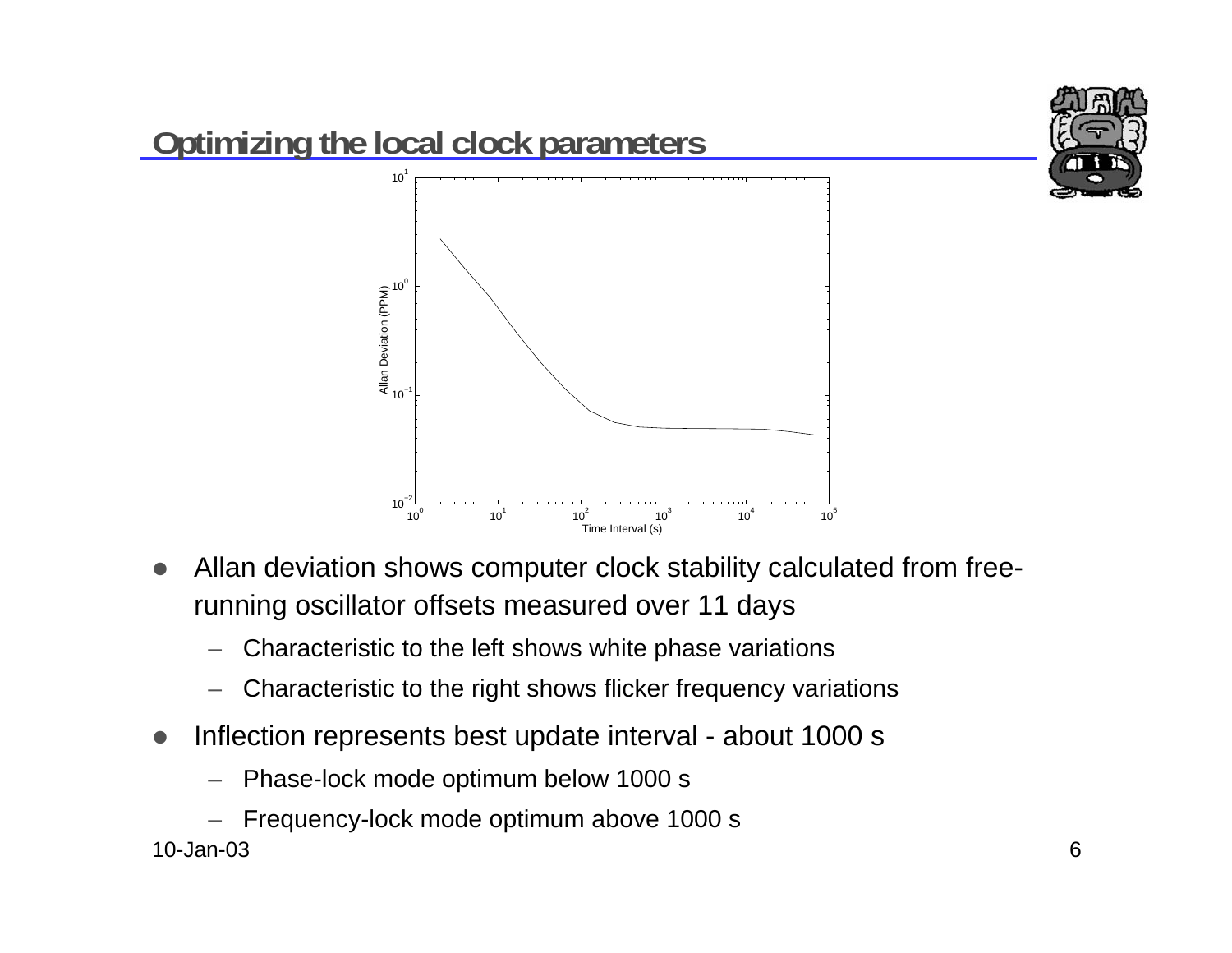

- $\bullet$  Data for path between U Delaware NTP server and USNO NTP server navobs.wustl.edu in St. Louis
- $\bullet$ Both servers synchronized to GPS receivers
- $\bullet$  Delay budget includes 38.1 ms propagation delay plus 26.3 ms queueing delay
- 10-Jan-03 $3 \overline{7}$  $\bullet$  Errors include .05 ms nonreciprocal delay + 4.8 ms mean offset + 19.5 ms RMS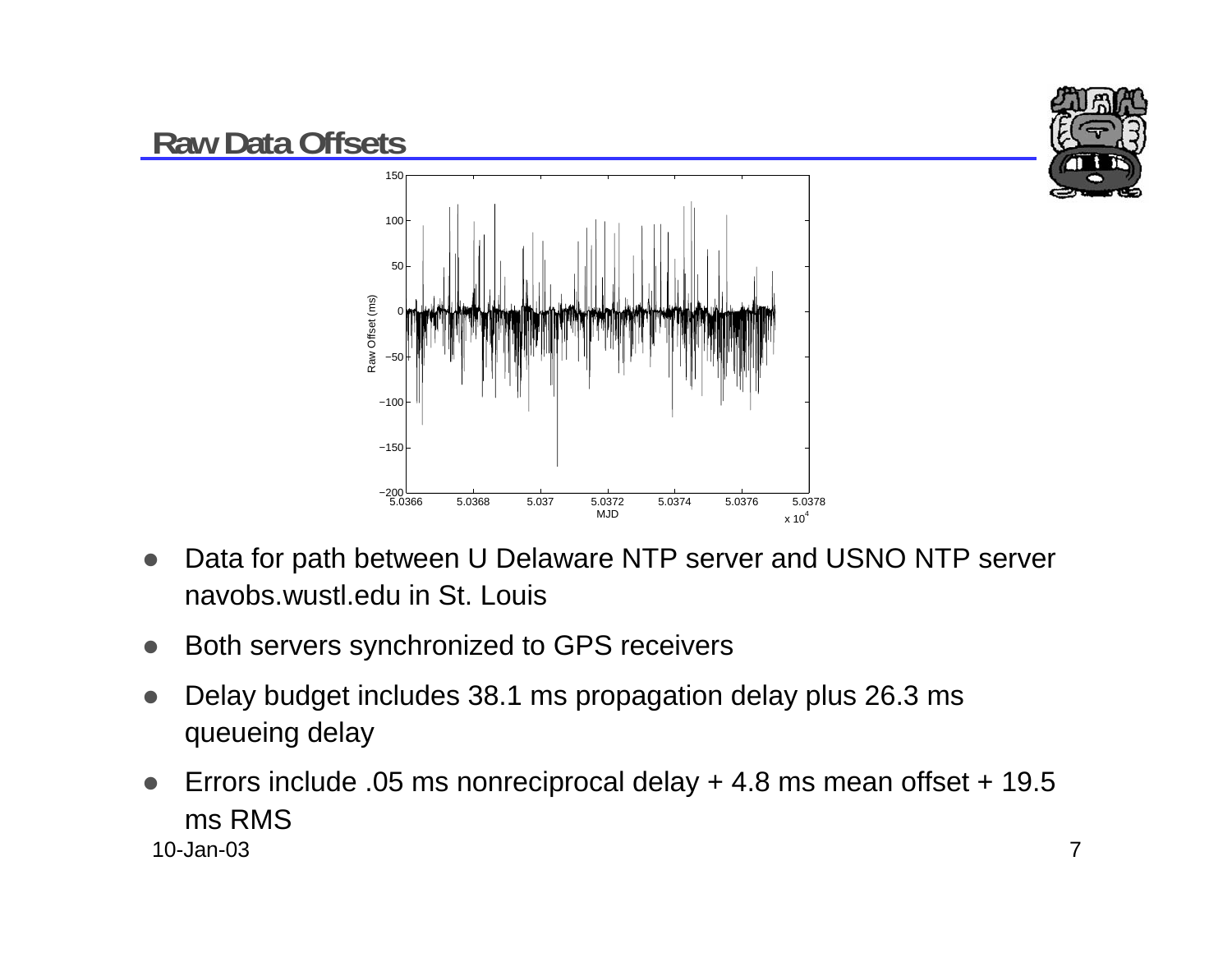

- $\bullet$  Data for path between U Delaware NTP server and USNO NTP server navobs.wustl.edu in St. Louis
- $\bullet$ Raw data processed by clock filter and PLL/FLL
- $\bullet$  Errors include .05 ms nonreciprocal delay +.003 ms mean offset + 0.15 RMS
- 10-Jan-03 $3$  $\bullet$  Note spikes due various causes - should be eliminated with PPS discipline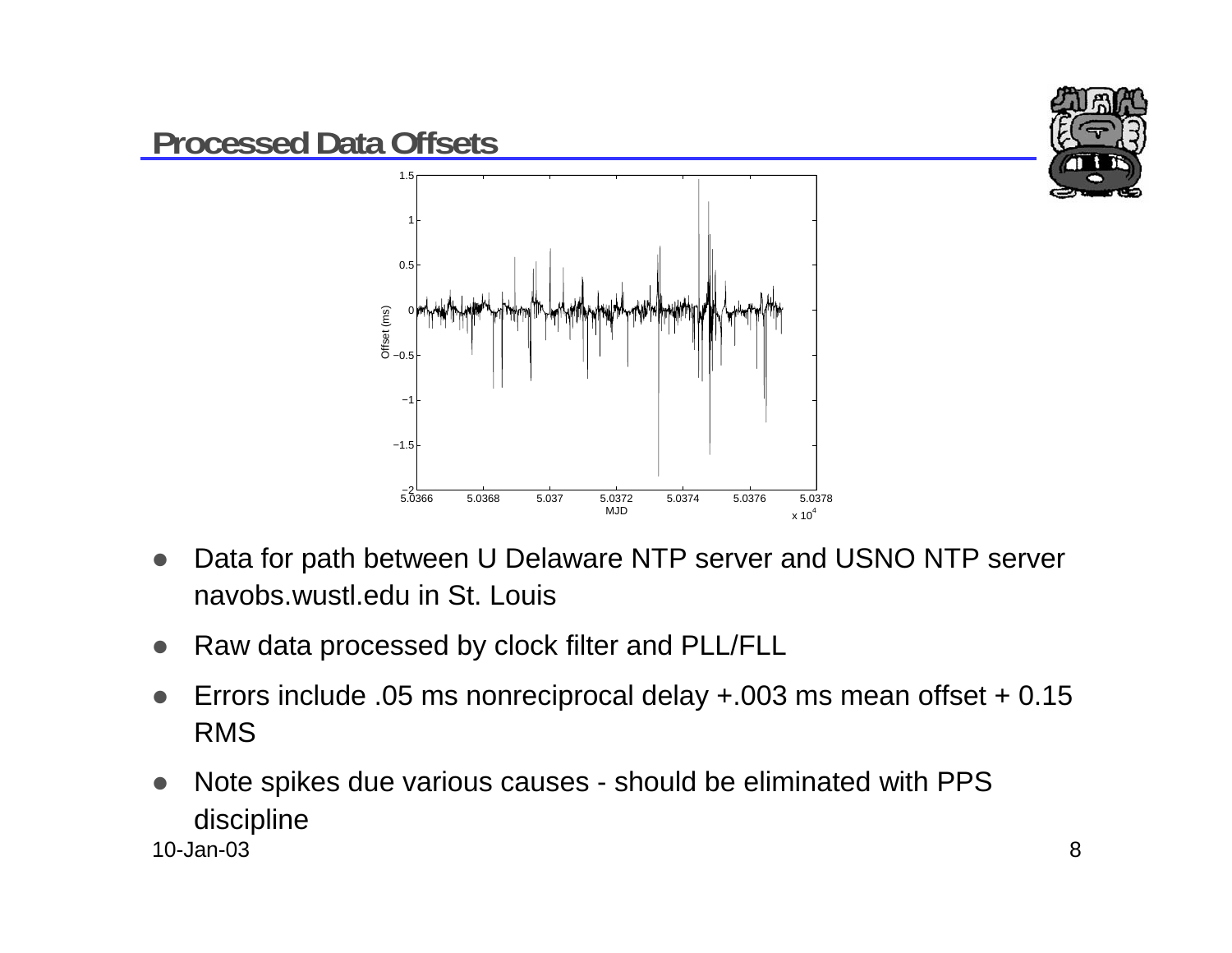

- $\bullet$  In a survey of 36,479 peers, found 1,733 primary and backup external reference sources
- 231 radio/satellite/modem primary sources
	- 47 GPS satellite (worldwide), GOES satellite (western hemisphere)
	- 57 WWVB radio (US)
	- 17 WWV radio (US)
	- 63 DCF77 radio (Europe)
	- 6 MSF radio (UK)
	- 5 CHU radio (Canada)
	- 7 modem time service (NIST and USNO (US), PTB (Germany), NPL (UK))
	- 25 other (precision PPS sources, etc.)
- $\bullet$ 1,502 local clock backup sources (used only if all other sources fail)
- $\bullet$  For some reason or other, 88 of the 1,733 sources appeared down at the time of the survey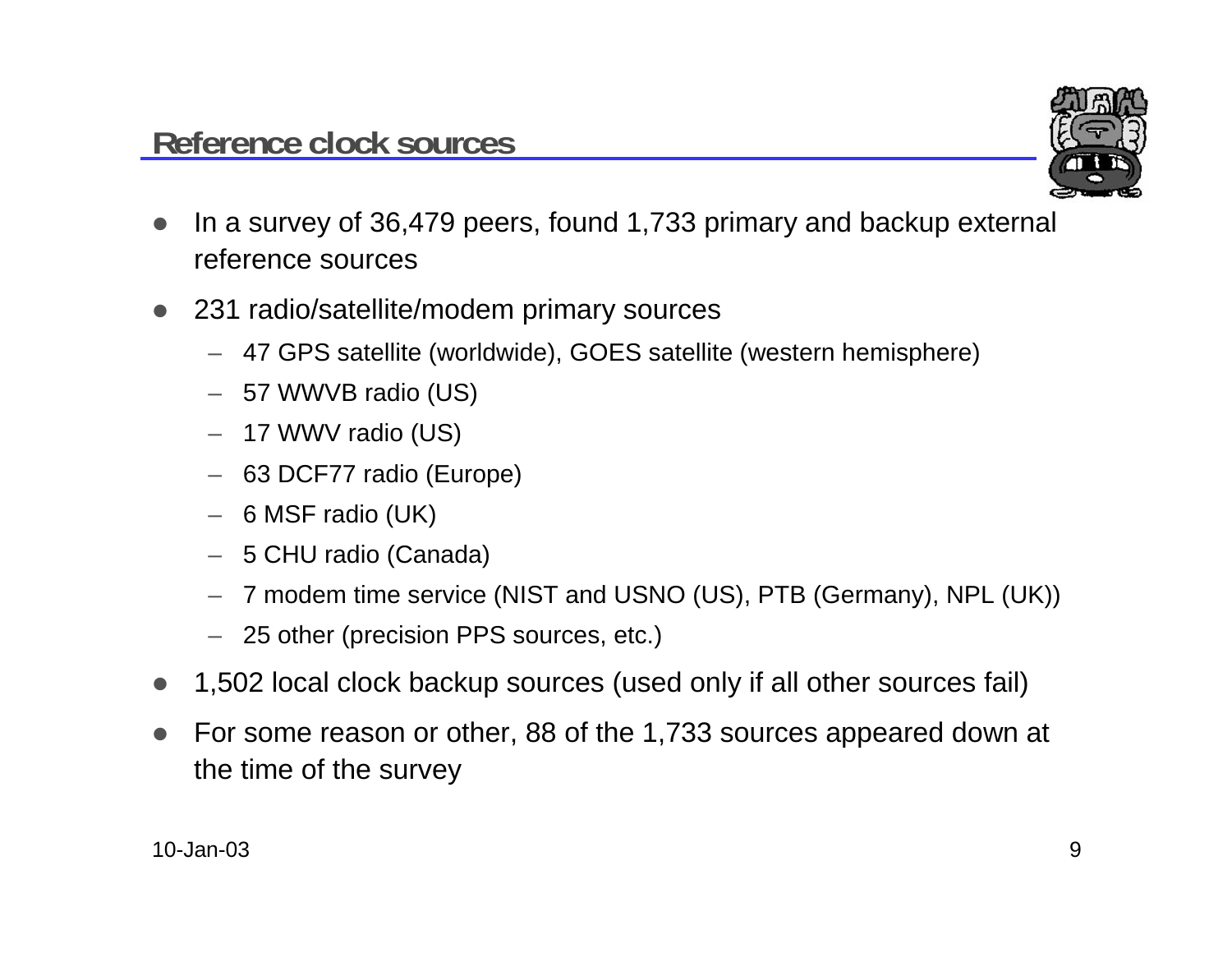

- $\bullet$  Cumulative distribution function of peer-peer absolute clock offsets
	- 182,538 peers used by 34,679 clients; 94,489 peers survived intersection and clustering algorithms.
	- –Upper curve: unfiltered (median 23 ms, mean 231 ms, max 686 s)
	- Lower curve: filtered (median 19 ms, mean 148 ms, max 686 s)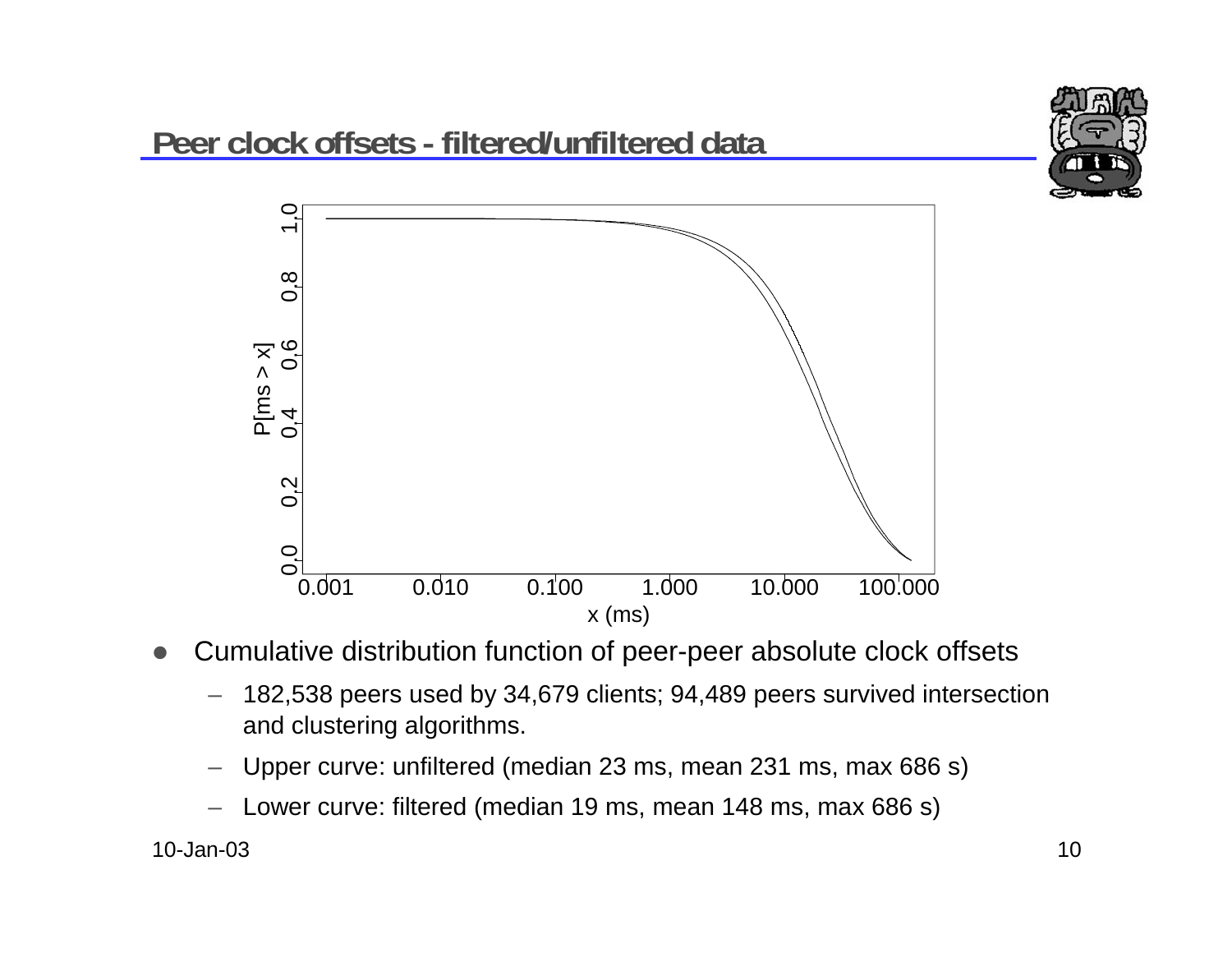

- $\bullet$  Cumulative distribution function of peer-peer absolute clock offsets
	- 182,538 peers used by 34,679 clients, 85,730 on the same subnet, 96,808 on a different subnet.
	- –Upper curve: different subnet (median 19 ms, mean 161 ms, max 621 s)
	- Lower curve: same subnet (median 13 ms, mean 188 ms, max 686 s)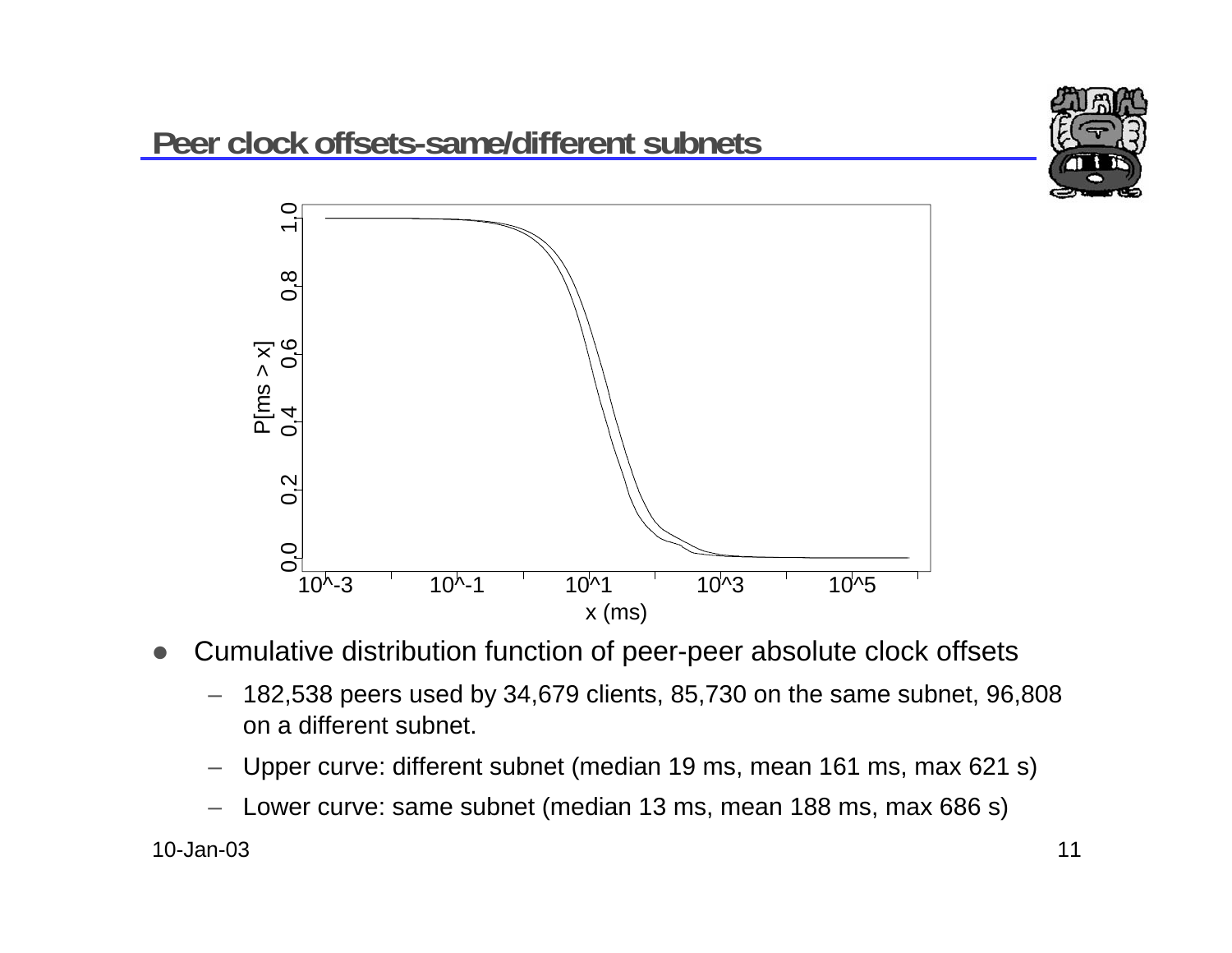

- $\bullet$  Cumulative distribution function of peer-peer absolute roundtrip delays
	- 182,538 samples excludes measurements where synchronization distance exceeds 1 s. since by specification these cannot synchronize the local clock
	- –Upper curve: different subnets (median 118 ms, mean 173 ms, max 1.91 s)
	- Lower curve: same subnet (median 113 ms, mean 137 ms, max 1.40 s)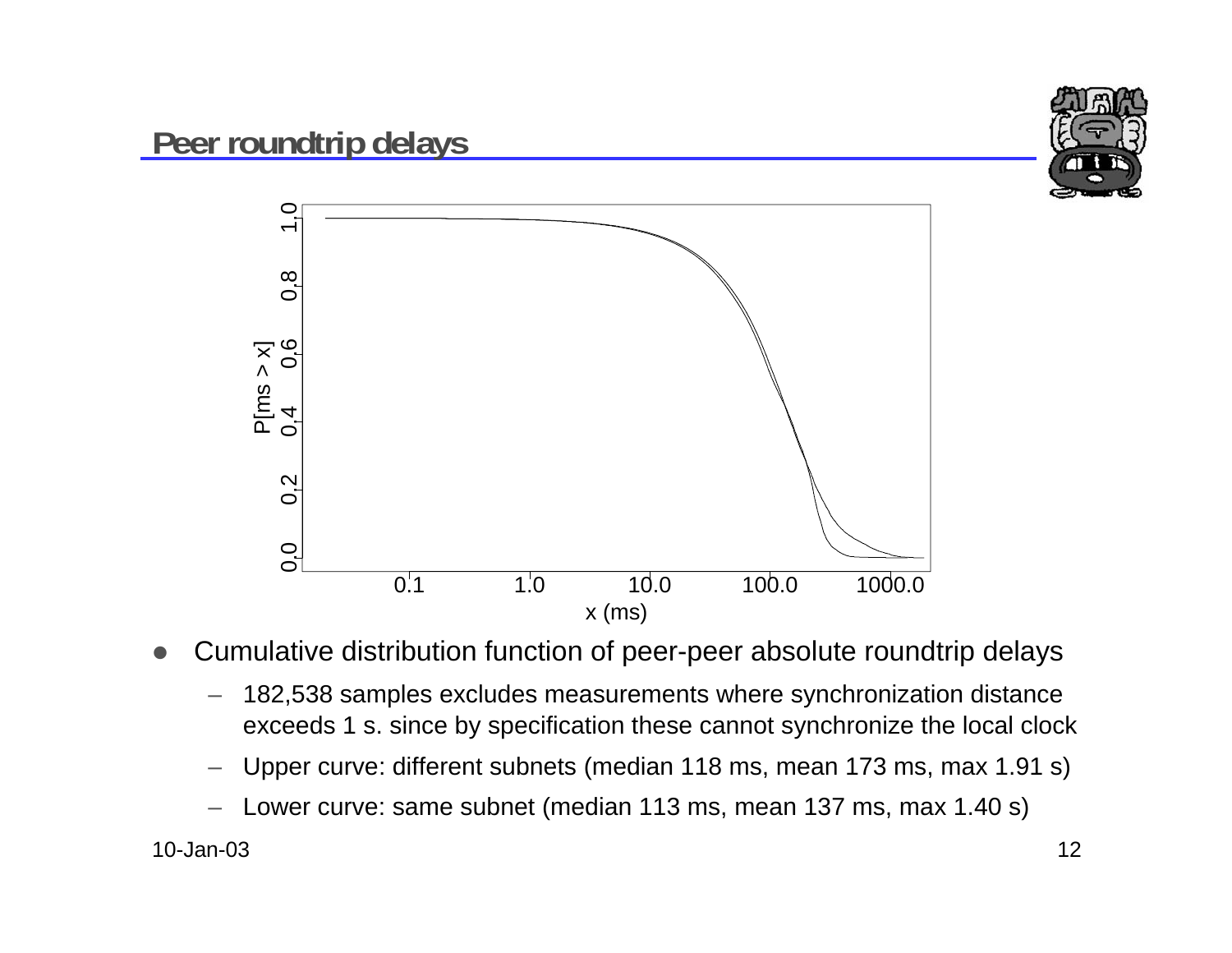



- $\bullet$  Histogram of local clock absolute phase offsets
	- 19,873 Internet peers surveyed running NTP Version 2 and 3
	- 530 offsets equal to zero deleted as probably unsynchronized
	- 664 offsets greater than 128 ms deleted as probably unsynchronized
	- Remaining 18,679 offsets: median 7.45 ms, mean 15.87 ms

10-Jan-03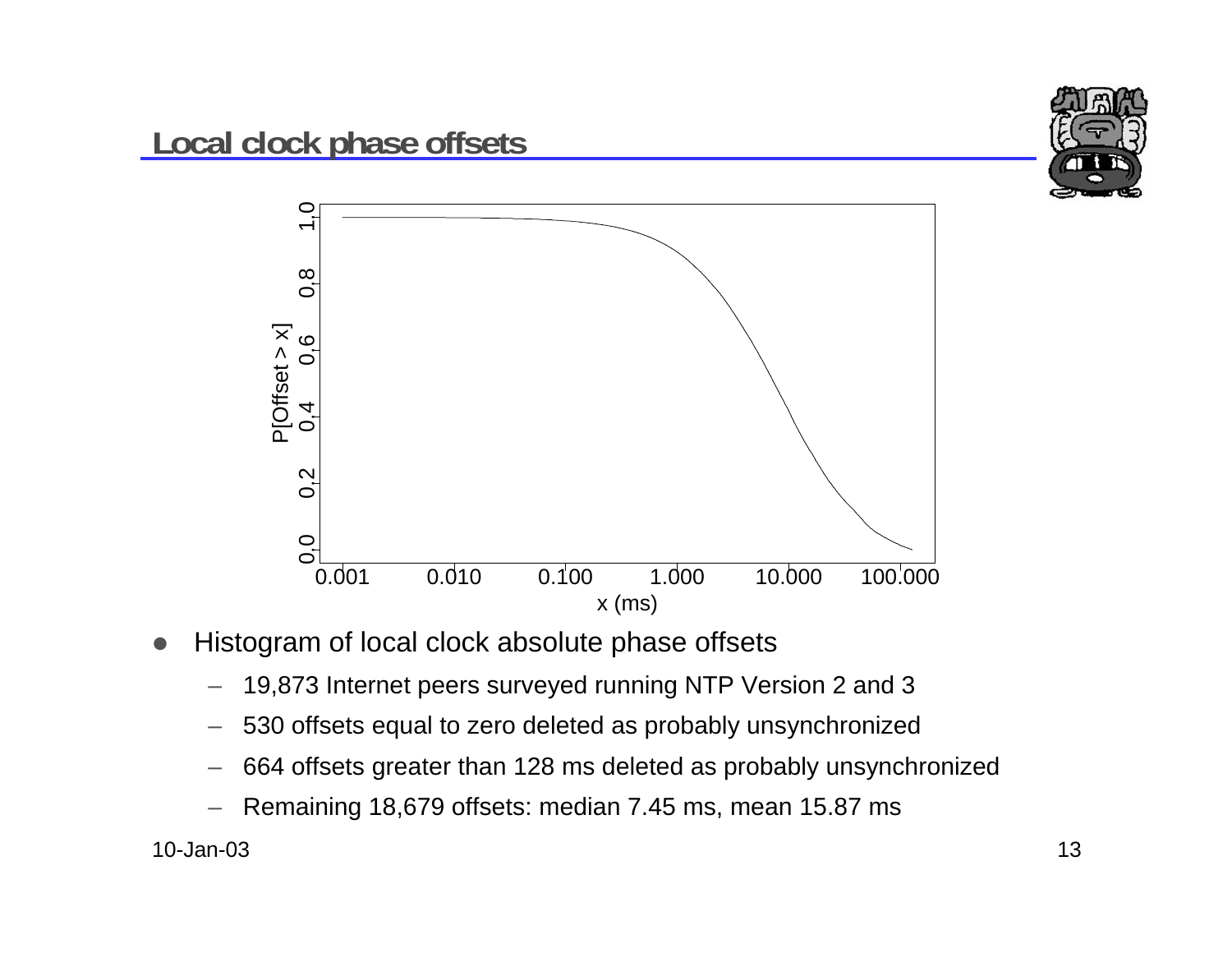



- 19,873 Internet peers surveyed running NTP Version 2 and 3
- –396 offsets equal to zero deleted as probably spurious (self synchronized)

x (PPM)

 $0.\overline{1}$  1.0 10.0 100.0

- –593 offsets greater than 500 PPM deleted as probably unsynchronized
- Remaining 18,884 offsets: median 38.6 PPM, mean 78.1 PPM

10-Jan-03

 $0,0$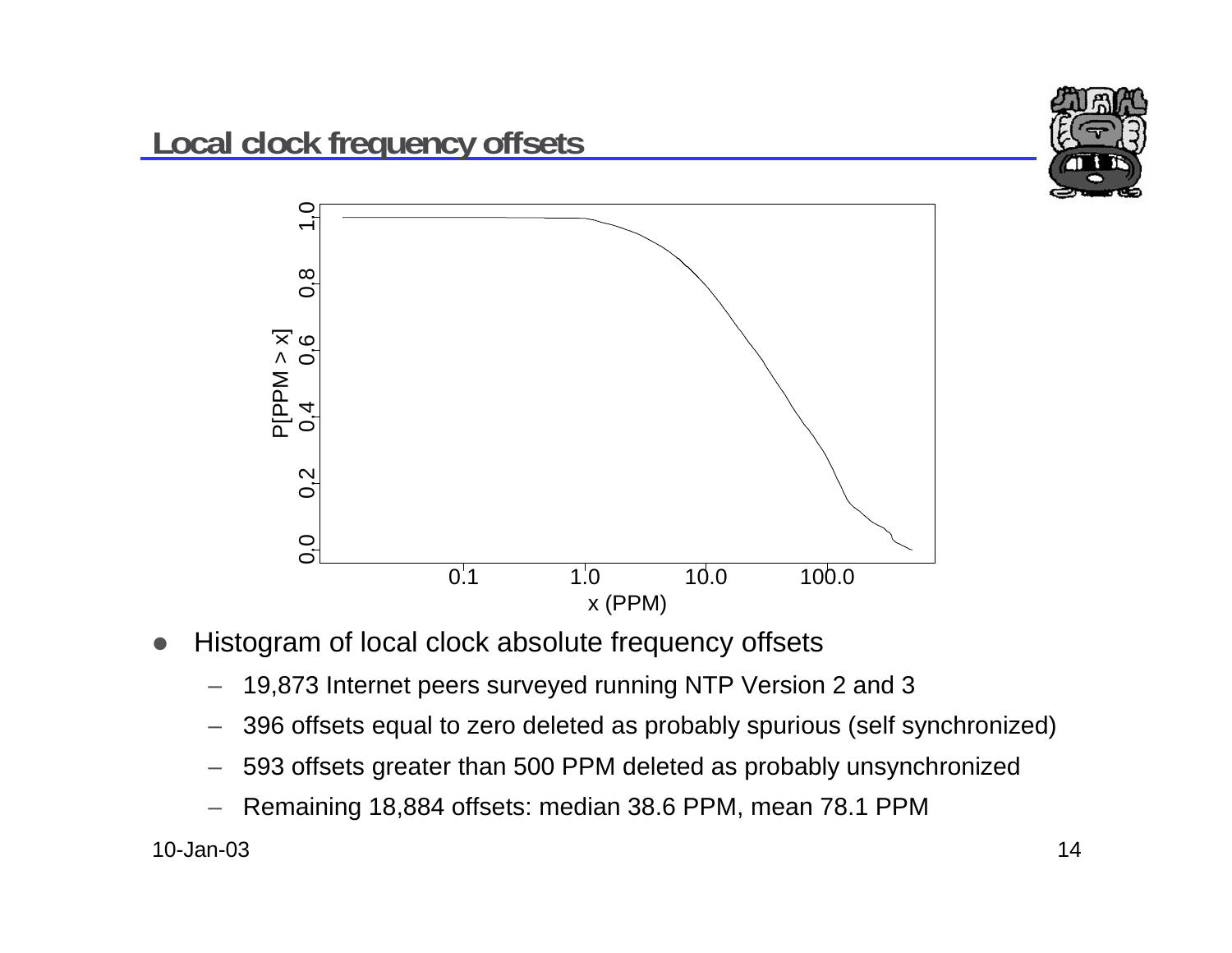

## **Performance of typical NTP servers in the global Internet**

| NTP<br>Server      | Location      | Days | Mean  | RMS   | Max   | >1           | > 5         | >10         | $>50$          |
|--------------------|---------------|------|-------|-------|-------|--------------|-------------|-------------|----------------|
| <b>Austron GPS</b> | DCnet         | 91   | 0.0   | 0.012 | 1.000 | $\mathbf 0$  | $\mathbf 0$ | $\mathbf 0$ | $\mathbf 0$    |
| rackety            | DCnet         | 95   | 0.066 | 0.053 | 2.054 | 11           | $\mathbf 0$ | $\mathbf 0$ | $\mathbf 0$    |
| mizbeaver          | DCnet         | 17   | 0.150 | 0.171 | 1.141 | $\mathbf{2}$ | $\mathbf 0$ | $\mathbf 0$ | $\mathbf 0$    |
| churchy            | DCnet         | 42   | 0.185 | 0.227 | 3.150 | 15           | $\mathbf 0$ | $\mathbf 0$ | 0              |
| pogo               | <b>DCNet</b>  | 88   | 0.091 | 0.057 | 1.588 | 8            | 0           | $\mathbf 0$ | $\Omega$       |
| beauregard         | DCnet         | 187  | 0.016 | 0.108 | 2.688 | 30           | $\mathbf 0$ | $\mathbf 0$ | $\mathbf 0$    |
| umd1               | Maryland<br>U | 78   | 4.266 | 2.669 | 35.89 | 29           | 29          | 28          | $\mathbf 0$    |
| swifty             | Australia     | 84   | 2.364 | 56.70 | 3944  | 27           | 27          | 27          | 13             |
| ntps1              | Germany       | 70   | 0.810 | 10.86 | 490.9 | 12           | 12          | 12          | 6              |
| $time_a$           | NIST Boulder  | 85   | 1.511 | 1.686 | 80.56 | 28           | 19          | 11          | $\overline{2}$ |
| fuzz               | San Diego     | 77   | 3.889 | 2.632 | 47.59 | 27           | 27          | 23          | $\mathbf 0$    |
| la                 | Los Angeles   | 83   | 0.650 | 0.771 | 17.84 | 28           | 8           | 3           | $\Omega$       |
| enss136            | NSFnet WashDC | 88   | 0.657 | 1.203 | 32.65 | 38           | 23          | 10          | 0              |

- $\bullet$  Table shows number days surveyed, mean absolute offset, RMS and maximum absolute error and number of days on which the maximum error exceeded 1, 5, 10 and 50 ms at least once
- $\bullet$ Servers represent LANs, domestic WANs and worldwide Internet
- $\bullet$ Results show all causes, including software upgrades and reboots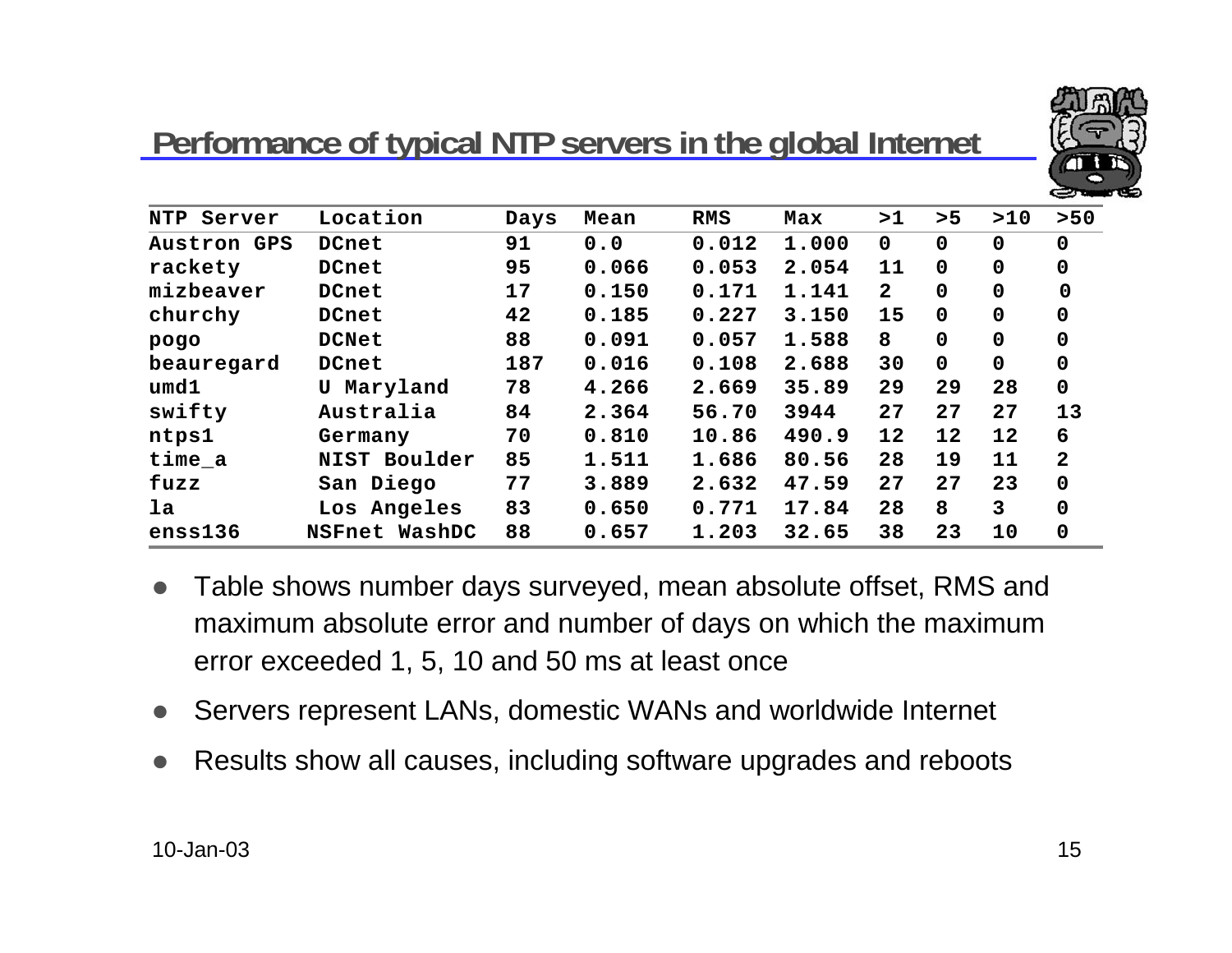

- $\bullet$  NTP primary (stratum 1) server rackety is a Sun IPC running SunOS 4.1.3 and supporting 734 clients scattered all over the world
- $\bullet$  This machine supports NFS, NTP, RIP, IGMP and a mess of printers, radio clocks and an 8-port serial multiplexor
- $\bullet$  The mean input packat rate is 6.4 packets/second, which corresponds to a mean poll interval of 157 seconds for each client
- $\bullet$  Each input packet generates an average of 0.64 output packets and requires a total of 2.4 ms of CPU time for the input/output transaction
- $\bullet$  In total, the NTP service requires 1.54% of the available CPU time and generates 10.5, 608-bit packets per second, or 0.41% of a T1 line
- $\bullet$  The conclusion drawn is that even a slow machine can support substantial numbers of clients with no significant degradation on other network services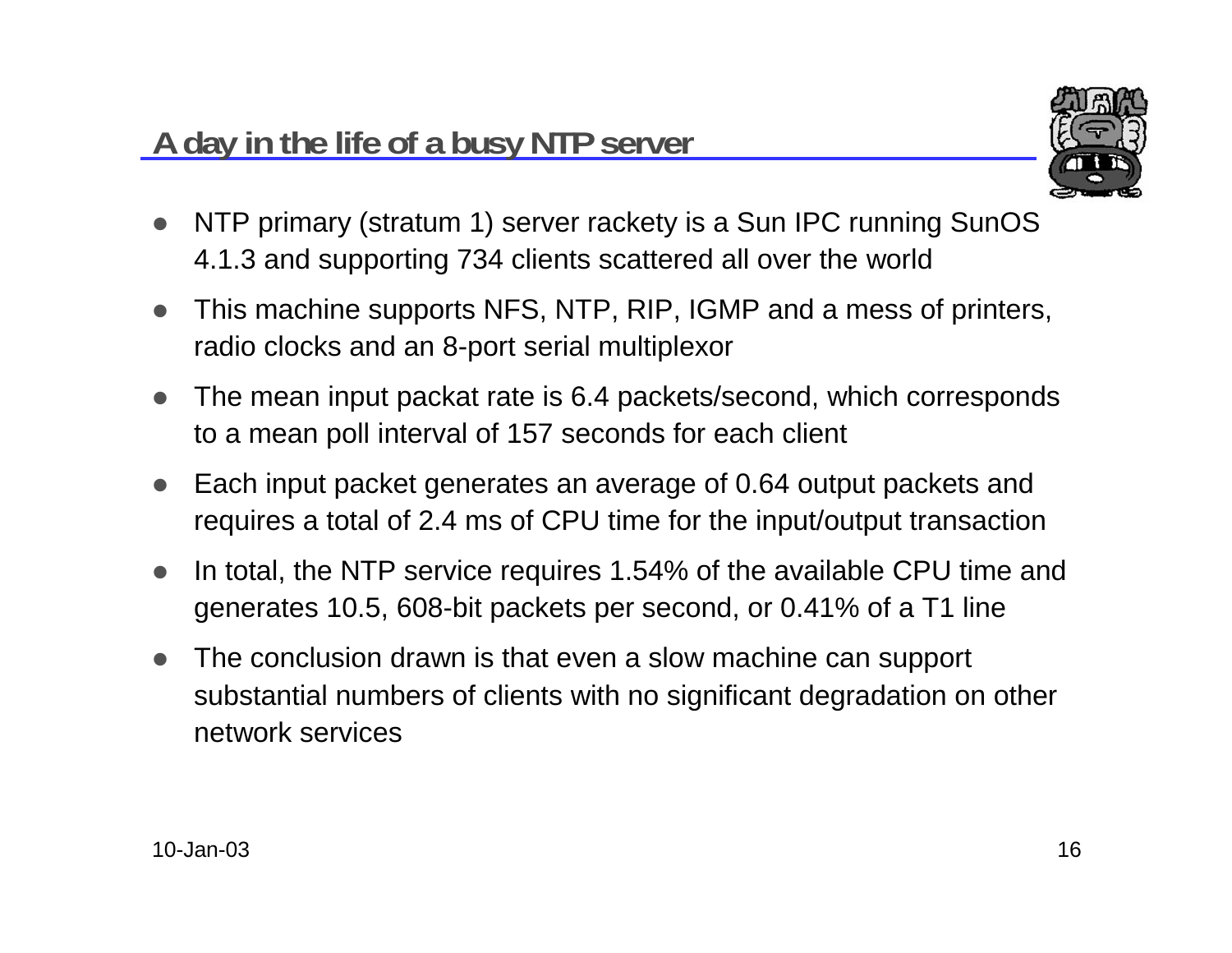

- $\bullet$  NTP is argueably the longest running, continuously operating, ubiquitously available protocol in the Internet
- $\bullet$  USNO and NIST, as well as equivalents in other countries, provide multiple NTP primary servers directly synchronized to national standard cesium clock ensembles and GPS
- $\bullet$  Over 230 Internet primary servers in Australia, Canada, Chile, France, Germany, Isreal, Italy, Holland, Japan, Norway, Sweden, Switzerland, UK, and US
- $\bullet$ Over 100,000 Internet secondary servers and clients all over the world
- $\bullet$ National and regional service providers BBN, MCI, Sprint, Alternet, etc.
- $\bullet$  Agencies and organizations: US Weather Service, US Treasury Service, IRS, PBS, Merrill Lynch, Citicorp, GTE, Sun, DEC, HP, etc.
- 10-Jan-03 $3$  and  $17$  $\bullet$  Several private networks are reported to have over 10,000 NTP servers and clients; one (GTE) reports in the order of 30,000 NTP-equipped workstations and PCs